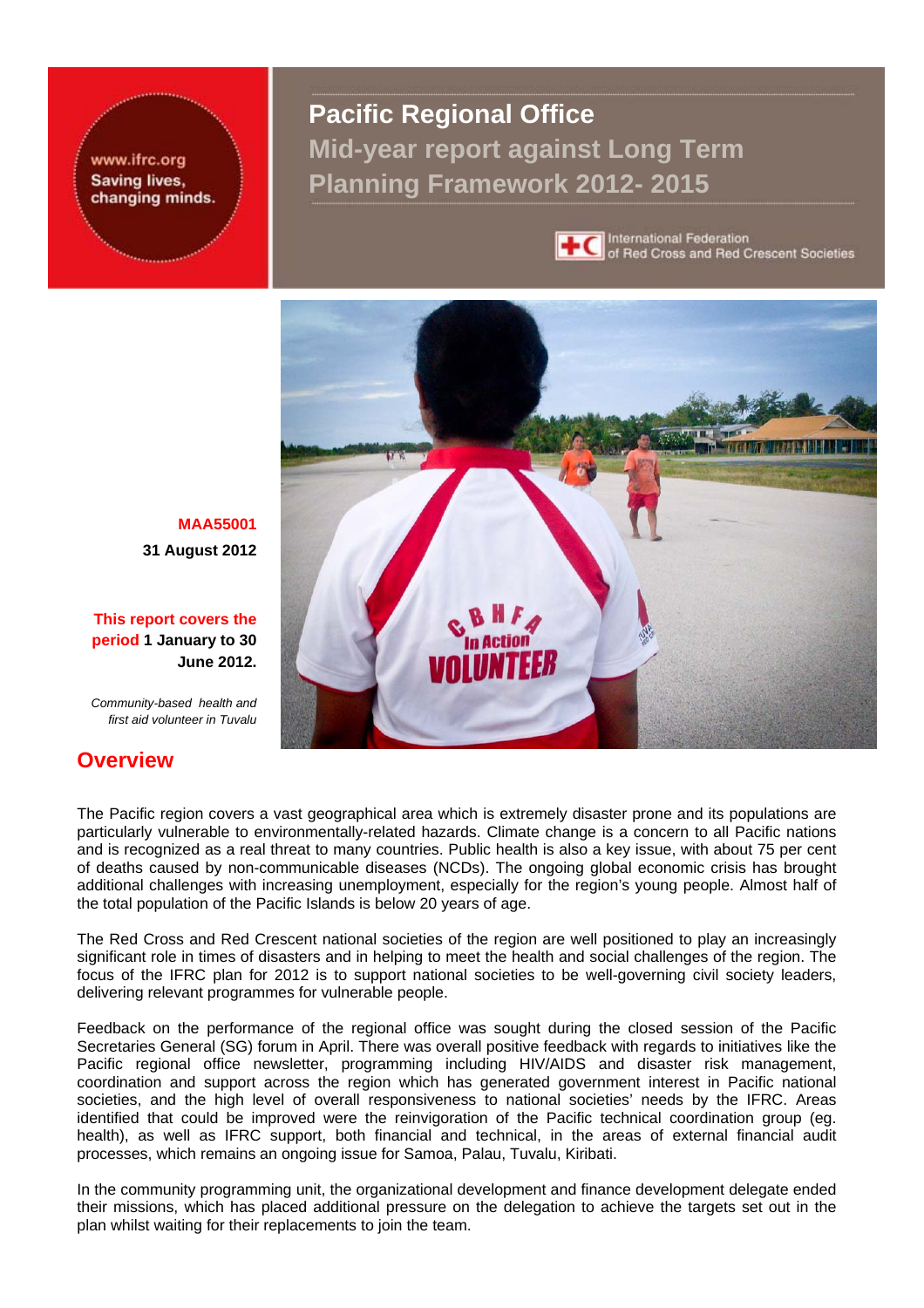The head of office commenced her maternity leave earlier this year. However, her absence was mitigated by early planning and handover to the new head of regional office which was well coordinated to allow for a smooth handover.

# **Working in partnership**

## **Partner National Societies:**

Contributing to the work of Pacific national societies on a bilateral basis are the following Movement partners: Australian Red Cross, the French Red Cross, the New Zealand Red Cross, along with the International Committee of the Red Cross (ICRC) and American Red Cross (Northern Mariana)**.** 

#### **Other partner organizations:**

External partners and donors include a private foundation, Pacific governments, a range of donor governments (Australia, France, New Zealand, Japan, United Kingdom, United States), the European Commission as well as international and regional organizations including the Global Fund to Fight AIDS, Tuberculosis and Malaria (the Global Fund), the World Health Organization (WHO), the United Nations Office for the Coordination of Humanitarian Affairs (UNOCHA), International Strategy for Disaster Reduction (ISDR), other United Nations agencies and the Secretariat of the Pacific Community (SPC). Non-governmental organizations, faith-based organizations, and corporate and academic institutions are key partners at local level. Other partners include the Asian Development Bank and other corporate organizations. Support is provided either directly to national societies or through the IFRC or ICRC regional offices.

# **Progress towards outcomes**

#### **Business line 1***: "To raise humanitarian standards"*

| <b>Measurement</b>                                                                                                                                                                                                                                   |                                         |                                 |                                        |                          |  |
|------------------------------------------------------------------------------------------------------------------------------------------------------------------------------------------------------------------------------------------------------|-----------------------------------------|---------------------------------|----------------------------------------|--------------------------|--|
| <b>Outcome/Output/Indicators</b>                                                                                                                                                                                                                     | <b>Baseline</b><br>(Where<br>available) | <b>LTPF</b><br>4-year<br>target | <b>Actual this</b><br>report<br>period | <b>Actual to</b><br>Date |  |
| <b>Outcome 1:</b> The quality of humanitarian and development thinking is improved by the inputs of experience and<br>knowledge of Pacific national societies.                                                                                       |                                         |                                 |                                        |                          |  |
| <b>Output 1.1:</b> Pacific national societies' ability to feed into regional and global processes is enhanced through the<br>provision of tailored technical assistance.                                                                             |                                         |                                 |                                        |                          |  |
| Targets by 2015:<br>8 national societies have reported on progress<br>against relevant resolutions and pledges arising<br>from the International Conference of the 31 <sup>st</sup> Red<br>Cross and Red Crescent Movement at the next<br>conference |                                         | 8                               | 0                                      | 0                        |  |
| 8 national societies have contributed to the mid-term<br>review of Strategy 2020.                                                                                                                                                                    |                                         | 8                               | 6                                      | 6                        |  |
| Output 1.2: National societies profile their services, strengths and gaps by participating in the global databank.                                                                                                                                   |                                         |                                 |                                        |                          |  |
| Targets by 2015:<br>13 Pacific National Societies have contributed the                                                                                                                                                                               |                                         | 13                              | 0                                      | 0                        |  |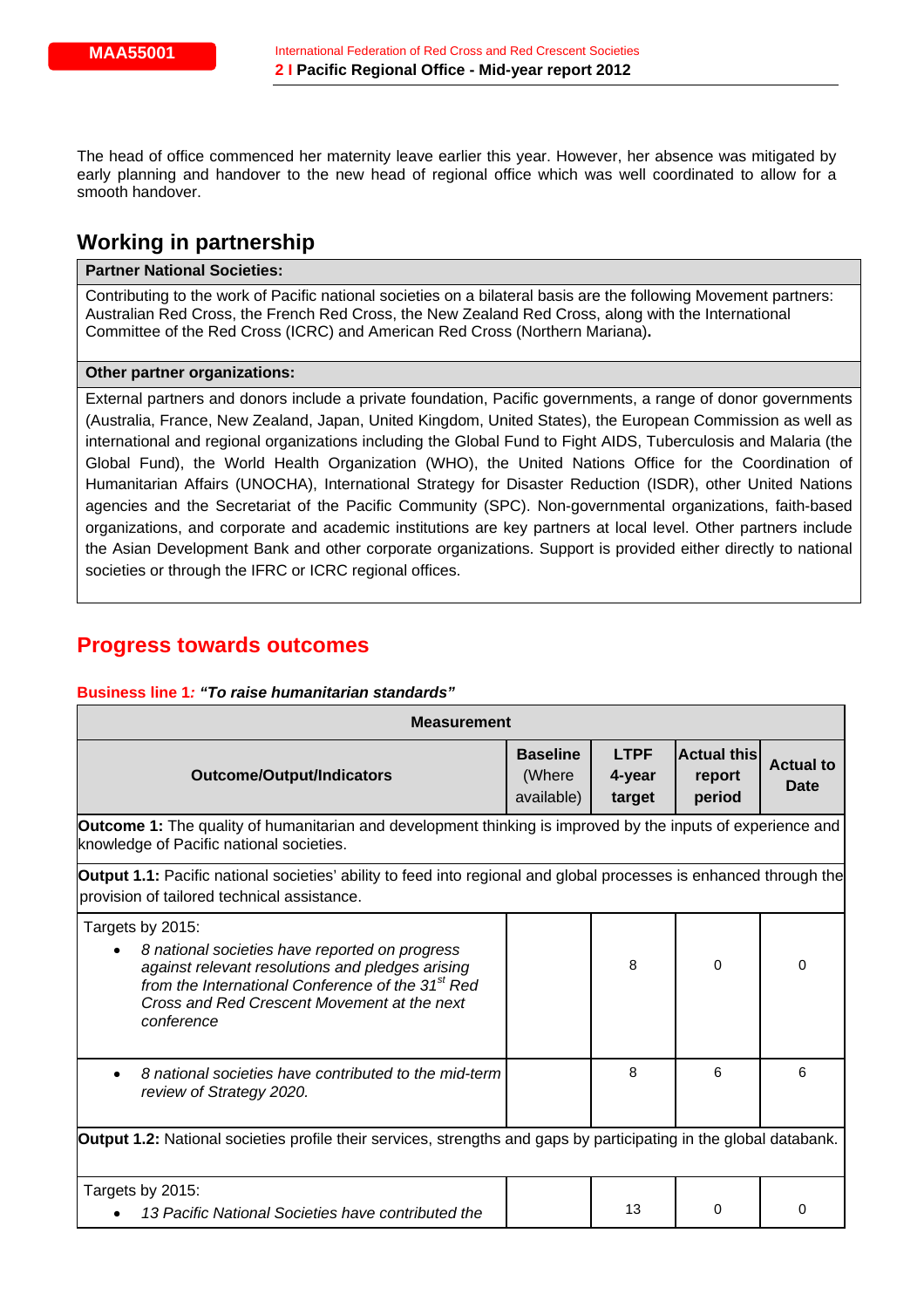| <b>Measurement</b>                                                                                                                                                                                                                                                                             |                                         |                                 |                                        |                                 |  |
|------------------------------------------------------------------------------------------------------------------------------------------------------------------------------------------------------------------------------------------------------------------------------------------------|-----------------------------------------|---------------------------------|----------------------------------------|---------------------------------|--|
| <b>Outcome/Output/Indicators</b>                                                                                                                                                                                                                                                               | <b>Baseline</b><br>(Where<br>available) | <b>LTPF</b><br>4-year<br>target | <b>Actual this</b><br>report<br>period | <b>Actual to</b><br><b>Date</b> |  |
| minimum set of information (annual reports and<br>strategic plans) to the global databank                                                                                                                                                                                                      |                                         |                                 |                                        |                                 |  |
| 4 national societies have undergone the<br>$\bullet$<br>organizational capacity assessment certification<br>process (OCAC).                                                                                                                                                                    |                                         | 4                               | 1                                      | 1                               |  |
| Output 1.3: Pacific National Societies participate in the IFRC online learning platform to strengthen education,<br>training and leadership development.                                                                                                                                       |                                         |                                 |                                        |                                 |  |
| Targets by 2015:<br>staff and volunteers from half the Pacific National<br>Societies are using the IFRC online learning<br>platform with 100 new subscribers from the small<br>island national societies.                                                                                      |                                         | 100                             | 30                                     | 30                              |  |
| <b>Comments on progress towards outcomes</b>                                                                                                                                                                                                                                                   |                                         |                                 |                                        |                                 |  |
| Output 1.1<br>The progress report will be made available for the council of delegates in 2013.                                                                                                                                                                                                 |                                         |                                 |                                        |                                 |  |
| Output 1.2<br>The uploading of strategic plan/annual report uploading is currently in process. Fiji Red Cross has committed<br>to complete the OCAC process (scheduled for July) and PNG board to discuss and advise its intention<br>following the completion of the election process in PNG. |                                         |                                 |                                        |                                 |  |

# **Business Line 2:** *"To grow Red Cross Red Crescent services for vulnerable people"*

| <b>Measurement</b>                                                                                                                                                      |                                         |                                 |                                        |                          |  |
|-------------------------------------------------------------------------------------------------------------------------------------------------------------------------|-----------------------------------------|---------------------------------|----------------------------------------|--------------------------|--|
| <b>Outcome/Output/Indicators</b>                                                                                                                                        | <b>Baseline</b><br>(Where<br>available) | <b>LTPF</b><br>4-year<br>target | <b>Actual this</b><br>report<br>period | <b>Actual to</b><br>Date |  |
| <b>Outcome 1:</b> Pacific national societies deliver better quality assistance to disaster and crisis affected<br>communities.                                          |                                         |                                 |                                        |                          |  |
| <b>Output 1.1:</b> Pacific national societies' capacities in preparedness and response are increased including their<br>ability to respond to needs during emergencies. |                                         |                                 |                                        |                          |  |
| Targets by 2015:<br>11 national societies have received support to<br>enhance the capacities of their staff and volunteers<br>to respond to an emergency                |                                         | 11                              | 4                                      | 4                        |  |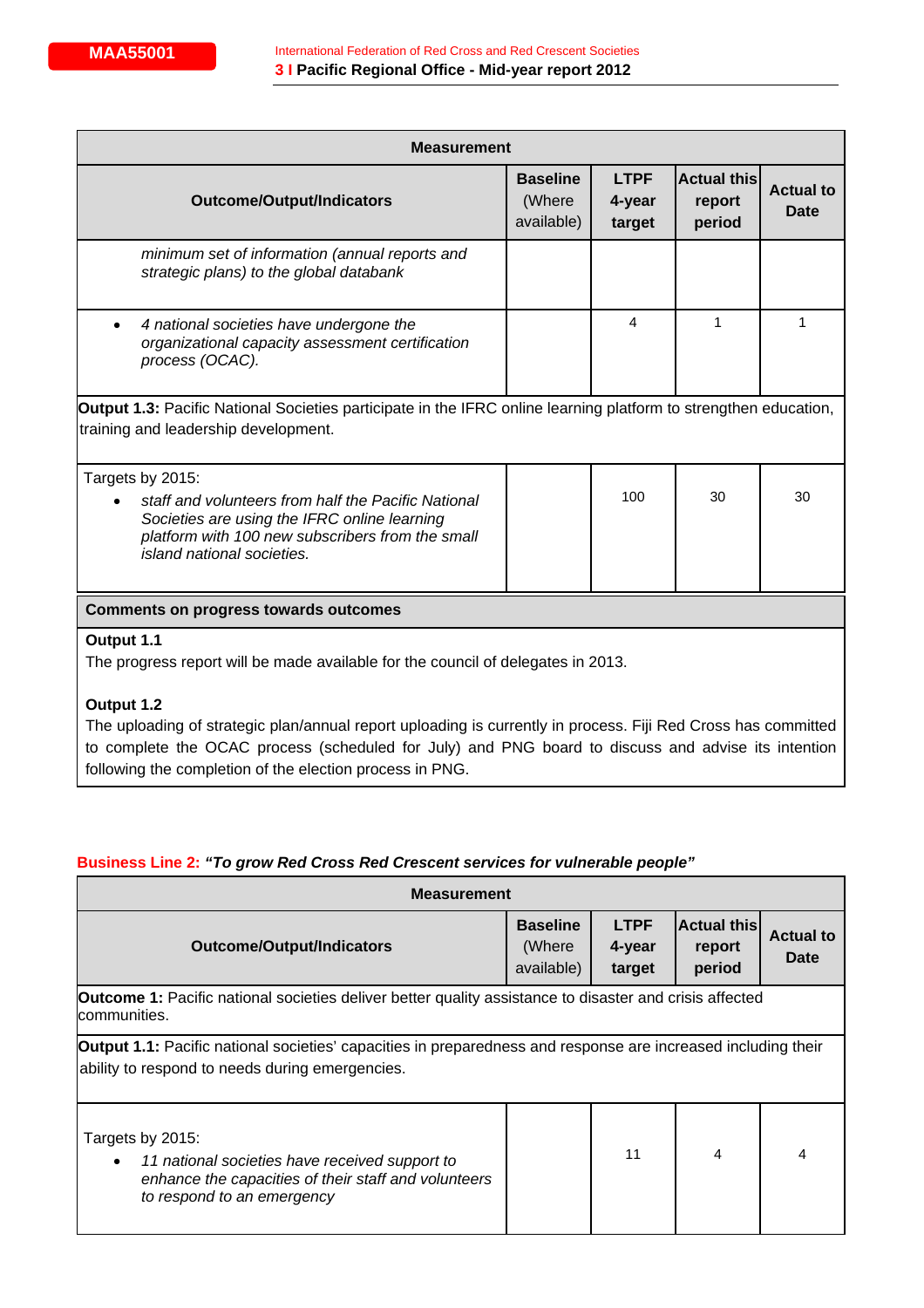| <b>Measurement</b>                                                                                                                                                                                     |                                         |                                     |                                        |                                 |  |  |
|--------------------------------------------------------------------------------------------------------------------------------------------------------------------------------------------------------|-----------------------------------------|-------------------------------------|----------------------------------------|---------------------------------|--|--|
| <b>Outcome/Output/Indicators</b>                                                                                                                                                                       | <b>Baseline</b><br>(Where<br>available) | <b>LTPF</b><br>4-year<br>target     | <b>Actual this</b><br>report<br>period | <b>Actual to</b><br><b>Date</b> |  |  |
| 8 national societies have prepositioned standard<br>emergency items as a cyclone preparedness<br>measure                                                                                               |                                         | 8                                   | 4                                      | 4                               |  |  |
| all national societies that have requested assistance<br>for emergency response have received the<br>appropriate level of support.                                                                     |                                         | No specific<br>targets<br>available | $\overline{2}$                         | 2                               |  |  |
| <b>Output 1.2:</b> Protocols, operating procedures and systems are in place for effective response and coordination<br>of regional and national assistance in the event of a major disaster or crisis. |                                         |                                     |                                        |                                 |  |  |
| Targets by 2015:<br>8 national societies are better able to respond by<br>utilizing common approaches and tools developed<br>with support from the regional office                                     |                                         | 8                                   | $\overline{2}$                         | $\overline{2}$                  |  |  |
| IFRC and participating national societies active in<br>the Pacific have agreed to, and are following, a<br>common coordination mechanism during disaster<br>response                                   |                                         | No specific targets available       |                                        |                                 |  |  |
| the response and coordination of shelter<br>preparedness mechanisms have improved with the<br>support from IFRC as cluster convenor.                                                                   |                                         | 0                                   | 2                                      | 2                               |  |  |

### **Comments on progress towards outcomes**

#### **Output 1.1**

As and when assistance was required, the regional office was able to offer emergency support services. In quarters 1 and 2, two national societies had been supported in emergency responses, namely Fiji Red Cross and PNG Red Cross.

### **Output 1.2**

Logistics from the zone perspective was delivered at the regional DM meeting to all national societies present. Coordination with external partners such as Pacific Humanitarian Team (PHT) and other agencies were undertaken during the cluster engagement in response to the Fiji floods. The regional office hosted meetings with Australian Red Cross, French Red Cross, New Zealand Red Cross and zone office to improve coordination during emergency response. This meeting had two major aims: 1) Improve partners' coordination during response time (resource mobilization and information sharing); 2) discuss regional logistics capacity building programme being undertaken by French Red Cross to achieve consensus on next steps.

In terms of measuring whether active participating national societies are using a common coordination mechanism, this is not really possible as it can only be evidenced during a disaster.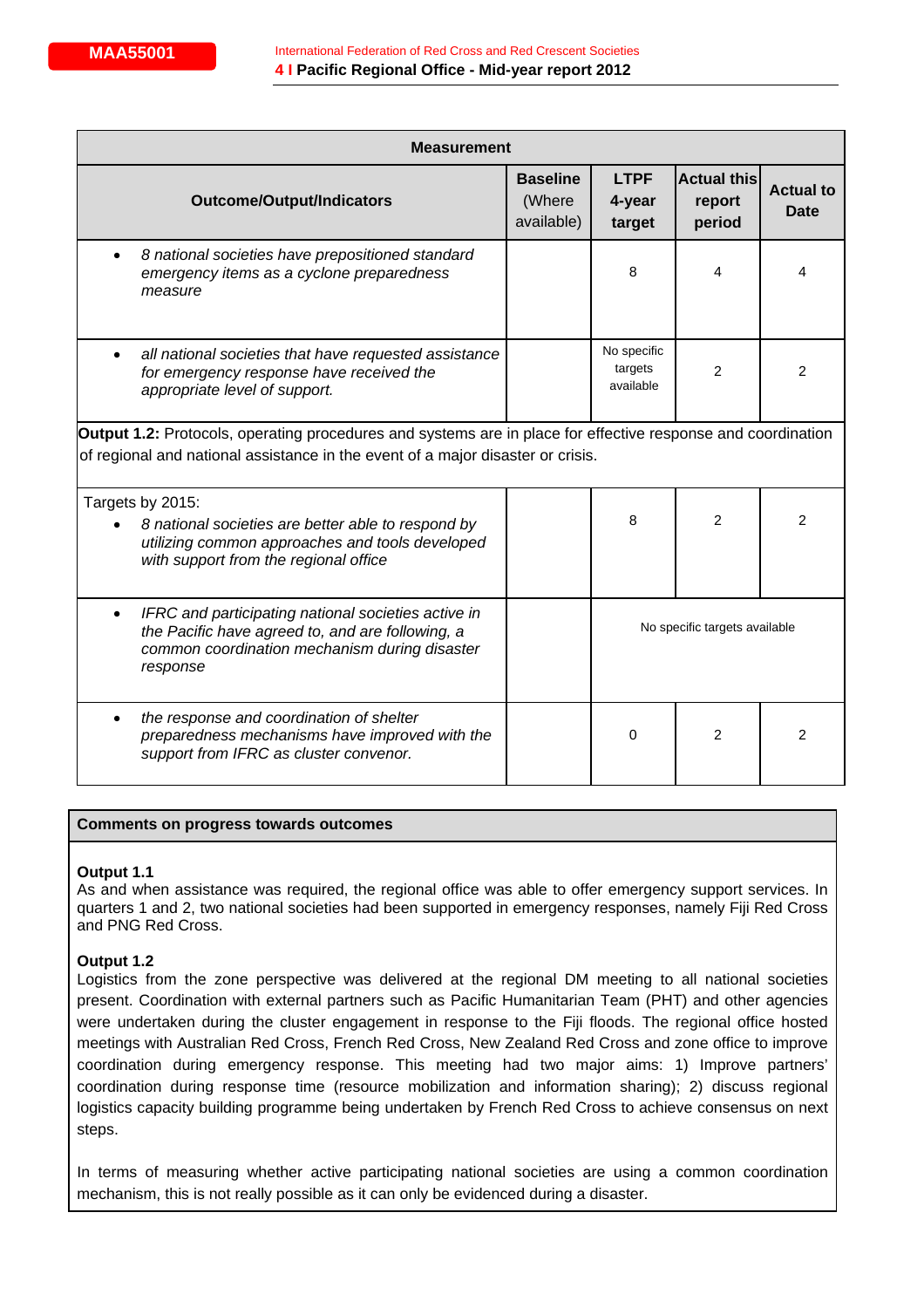Pacific inputs on regional disaster response teams (RDRT) were shared with zone and other regions during the Asia Pacific annual technical meeting in April 2012. Pacific RDRT strategy was also discussed at regional DM meeting. Key actions and timeframes are still being developed. It needs to be reviewed how effective RDRT is in the Pacific context.

A visit to Vanuatu Red Cross was undertaken and shelter exercises were completed by all National Society participants following the regional DM meeting to familiarize them with the tools and the concept. Literature explaining IFRC shelter commitment and emergency shelter guidelines were shared with national societies and external partners. Development of shelter strategy is currently ongoing, as discussed during a global shelter meeting in Ottawa. Strong shelter convener support was carried out by IFRC disaster management shelter delegate during the Fiji floods in March and April 2012 as well as convening the emergency shelter cluster. Technical support to the recovery period is still ongoing with the Fiji Government and local organizations. So far, two country visits were made to elaborate on shelter strategy whereby one included a brief in-country training on shelter (PNG).

| <b>Measurement</b>                                                                                                                                                                  |                                         |                                 |                                        |                                 |  |  |
|-------------------------------------------------------------------------------------------------------------------------------------------------------------------------------------|-----------------------------------------|---------------------------------|----------------------------------------|---------------------------------|--|--|
| <b>Outcome/Output/Indicators</b>                                                                                                                                                    | <b>Baseline</b><br>(Where<br>available) | <b>LTPF</b><br>4-year<br>target | <b>Actual this</b><br>report<br>period | <b>Actual to</b><br><b>Date</b> |  |  |
| <b>Outcome 1:</b> Pacific national societies scale up their efforts to build community safety and resilience utilizing<br>their grass root branch and volunteer networks.           |                                         |                                 |                                        |                                 |  |  |
| Output 1.1: More tailored, integrated and consistent accompaniment to national societies' self development.                                                                         |                                         |                                 |                                        |                                 |  |  |
| Targets by 2015:<br>10 national societies have revised their<br>statutes/constitution                                                                                               |                                         | 10                              | 1                                      | 1                               |  |  |
| 6 national societies have completed a strategic<br>$\bullet$<br>planning and/or operational planning process that<br>have been informed by Strategy 2020.                           |                                         | 6                               | 4                                      | 4                               |  |  |
| Tuvalu Red Cross Society has been recognized and<br>has become a member of IFRC                                                                                                     |                                         | 1                               | $\Omega$                               | $\Omega$                        |  |  |
| 6 national societies have upgraded their capacity in<br>$\bullet$<br>human resources management, resource<br>mobilization, IT and programme monitoring,<br>evaluation and reporting |                                         | 6                               | 4                                      | 4                               |  |  |
| 6 national societies have met the minimum Pacific<br>finance management standards                                                                                                   |                                         | 6                               | $\Omega$                               | 0                               |  |  |
| National societies have received tailored support to<br>$\bullet$<br>resolve integrity issues and other sensitive internal<br>situations (no specific targets).                     |                                         |                                 | No specific<br>targets<br>available.   | 2                               |  |  |

### **Business Line 3:** *"To strengthen the Red Cross Red Crescent contribution to development"*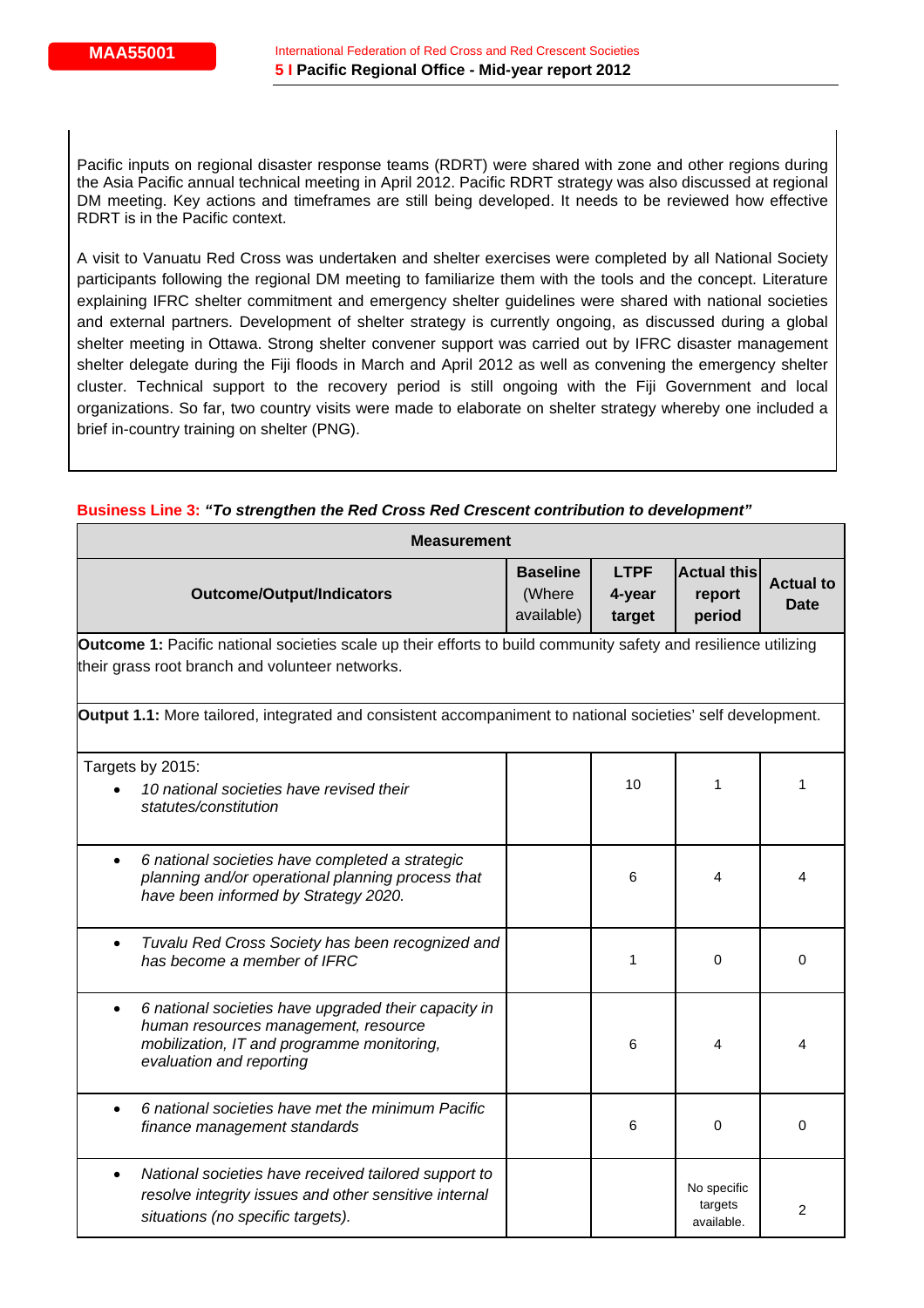| <b>Measurement</b>                                                                                                                                                                                         |                                         |                                 |                                        |                                 |  |
|------------------------------------------------------------------------------------------------------------------------------------------------------------------------------------------------------------|-----------------------------------------|---------------------------------|----------------------------------------|---------------------------------|--|
| <b>Outcome/Output/Indicators</b>                                                                                                                                                                           | <b>Baseline</b><br>(Where<br>available) | <b>LTPF</b><br>4-year<br>target | <b>Actual this</b><br>report<br>period | <b>Actual to</b><br><b>Date</b> |  |
| Output 1.2: Enhanced strategic leadership through tailored support to both governance and management.                                                                                                      |                                         |                                 |                                        |                                 |  |
| Targets by 2015:<br>13 national societies have participated in the Pacific<br>Governance Enhancement Programme (6 national<br>societies have reported on progress of addressing<br><i>identified gaps)</i> |                                         | 13                              | 1                                      | 1                               |  |
| 5 national societies have accessed mentoring or<br>participated in leadership development training.                                                                                                        |                                         | 5                               | 4                                      | 4                               |  |
| <b>Output 1.3:</b> A focus on supporting national efforts to develop volunteering and to<br>ensure young people become more active in leading and participating in their national societies.               |                                         |                                 |                                        |                                 |  |
| Targets by 2015:<br>6 national societies are applying their volunteering<br>policy and guidelines and maintaining a volunteer<br>database                                                                  |                                         | 6                               | 1                                      | 1                               |  |
| an active Pacific Youth Network will have<br>$\bullet$<br>contributed to youth empowerment in 5 national<br>societies resulting in increased youth-led and youth-<br>facilitated service delivery          |                                         | 5                               | 1                                      | 1                               |  |
| 13 national societies have youth focal points in<br>place and 10 have a youth representative on the<br>governing board.                                                                                    |                                         | 13<br>10                        | 13<br>4                                | 13<br>4                         |  |
| Output 1.4: National societies are better able to engage and support vulnerable communities to achieve<br>better health practice and behavior.                                                             |                                         |                                 |                                        |                                 |  |
| Targets by 2015:<br>4 national societies have self-sustaining community-<br>based health and first aid programmes supporting<br>vulnerable communities                                                     |                                         | 4                               | 0                                      | 0                               |  |
| 6 national societies are identified as the primary<br>source of Volunteer Non-Remunerated Blood<br>Donations (VNRBD) by their respective ministries of<br>health                                           |                                         | 6                               | 4                                      | 4                               |  |
| 6 national societies have self-sustaining healthy<br>٠<br>lifestyle programmes contributing to behavior<br>change.                                                                                         |                                         | 6                               | 0                                      | 0                               |  |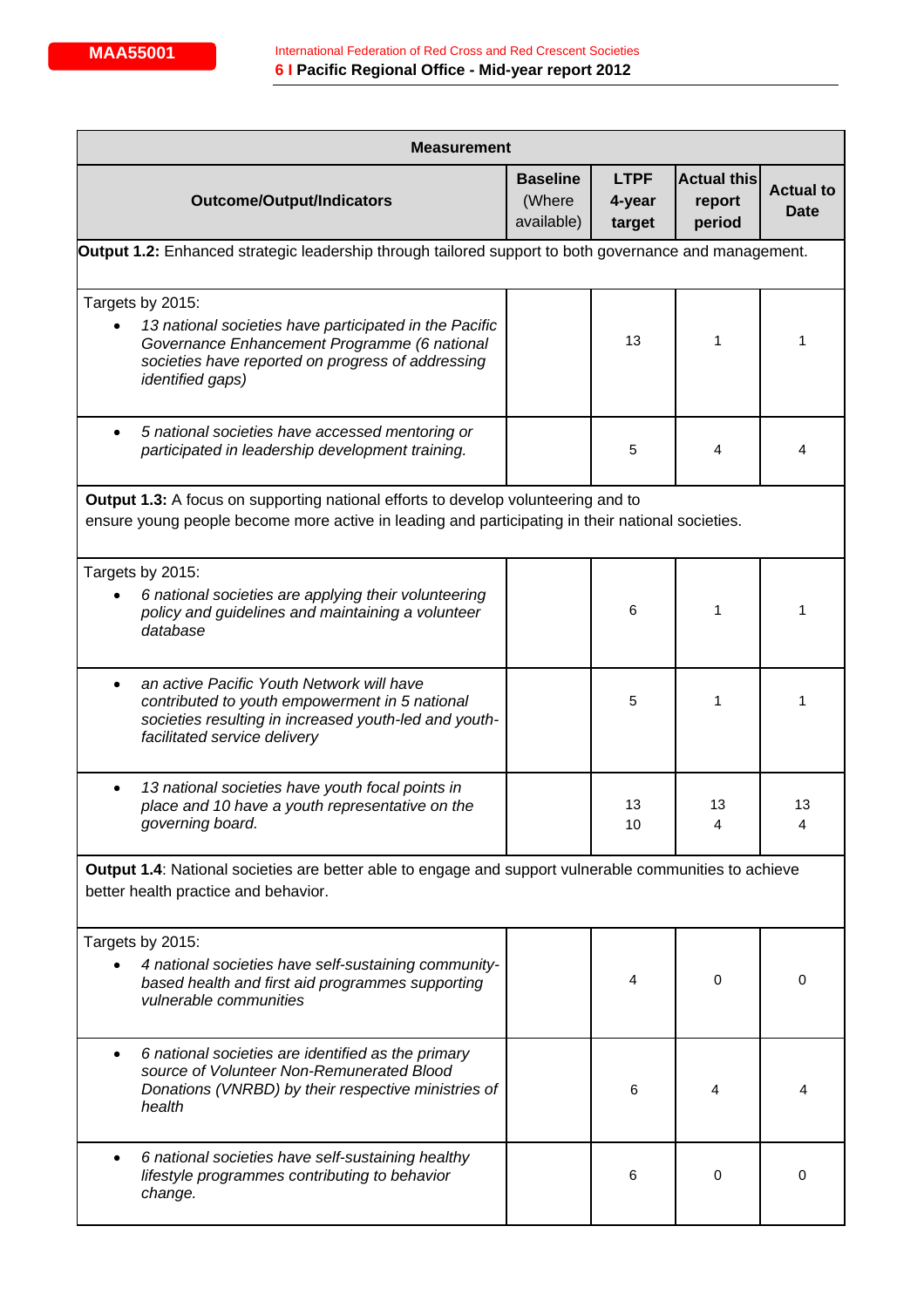| <b>Measurement</b>                                                                                                                                                                                                                                                            |                                         |                                 |                                        |                          |  |  |
|-------------------------------------------------------------------------------------------------------------------------------------------------------------------------------------------------------------------------------------------------------------------------------|-----------------------------------------|---------------------------------|----------------------------------------|--------------------------|--|--|
| <b>Outcome/Output/Indicators</b>                                                                                                                                                                                                                                              | <b>Baseline</b><br>(Where<br>available) | <b>LTPF</b><br>4-year<br>target | <b>Actual this</b><br>report<br>period | <b>Actual to</b><br>Date |  |  |
| <b>Output 1.5:</b> National societies are better able to engage and support communities, reducing their<br>vulnerability to disasters and emergencies.                                                                                                                        |                                         |                                 |                                        |                          |  |  |
| Targets by 2015:<br>4 national societies have self-sustaining community-<br>based disaster risk reduction (CBDRR) programmes<br>that support vulnerable communities                                                                                                           |                                         | 4                               | 0                                      | 0                        |  |  |
| 6 national societies have included climate change<br>adaptation in their CBDRR programmes                                                                                                                                                                                     |                                         | 6                               | 0                                      | 0                        |  |  |
| 6 national societies are utilizing climate information<br>$\bullet$<br>in their early warning systems.                                                                                                                                                                        |                                         | 6                               | 0                                      | 0                        |  |  |
| Output 1.6: National societies are better able to support communities in an integrated and harmonized way<br>by utilizing common approaches and tools developed with support of the regional office.                                                                          |                                         |                                 |                                        |                          |  |  |
| Targets by 2015:<br>11 national societies are utilizing common<br>community-based approaches and tools                                                                                                                                                                        |                                         | 11                              | 0                                      | 0                        |  |  |
| 8 national societies have adapted tools specific to<br>their context                                                                                                                                                                                                          |                                         | 8                               | 0                                      | 0                        |  |  |
| 6 national societies are implementing community-<br>$\bullet$<br>based programming in an integrated/holistic way.                                                                                                                                                             |                                         | 6                               | 0                                      | 0                        |  |  |
| Output 1.7: National societies' ability to implement community safety and resilience programmes is enhanced<br>due to the regional office coordinating closer cooperation between stakeholders and agreeing on common,<br>simpler ways of working and sharing of experiences. |                                         |                                 |                                        |                          |  |  |
| Targets by 2015:<br>50 per cent of all IFRC and partner programming<br>are utilizing common approaches to community-<br>based activities                                                                                                                                      |                                         | 50%                             | 0                                      | 0                        |  |  |
| the regional office is represented on 7 regional<br>$\bullet$<br>committees advocating Community Safety and<br>Resilience perspectives on behalf of the Secretariat<br>and Pacific National Societies                                                                         |                                         | $\overline{7}$                  | 4                                      | 4                        |  |  |
| 15 examples of regional learning which informs and<br>$\bullet$<br>influence programming of Pacific National Societies<br>have been identified.                                                                                                                               |                                         | 15                              | 12                                     | 12                       |  |  |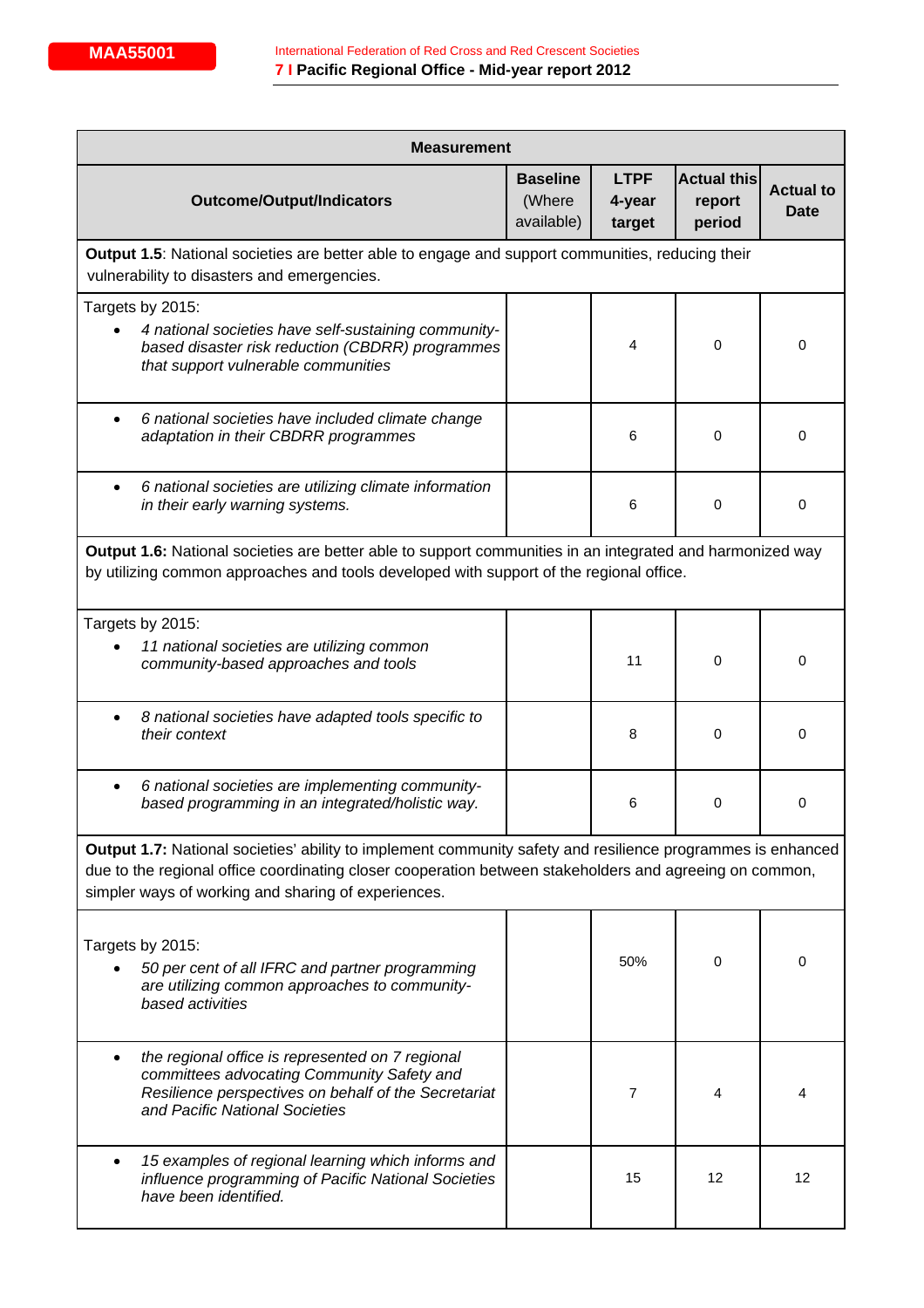#### **Comments on progress towards outcomes**

#### **Output 1.1**

Micronesia Red Cross has completed its revision of statutes and is in the finalization stage. Drafts from Palau Red Cross and Samoa Red Cross are being finalized. Tonga Red Cross and Cook Island Red Cross have not started the process and may need to review this task depending on the national societies' context and priority.

Samoa Red Cross's draft of its Strategic Plan is completed and under final review while Vanuatu Red Cross in still in the drafting process. Micronesia Red Cross has decided to amend its current Strategic Plan in 2013. Palau Red Cross has had significant internal issues to resolve which will likely result in the deferring of their process until 2013.

Tuvalu Red Cross Society's recognition process is underway with support of IFRC.

PNG and Cook Islands Red Cross societies are currently in the process of being engaged with IFRC's digital divide project.

Tonga, Samoa, Kiribati, Solomon Islands Red Cross societies attended the Asia Pacific Fundraisers Network.

Three national societies (Solomon, Kiribati and Vanuatu) have already started the financial development process, which will need follow-up support. Following the departure of the finance development delegate, a replacement has been identified and will begin his mission in July 2012. The position will be relocated from the Solomon Islands to Vanuatu.

No specific targets have been established as assistance will be provided as and when issues arise. The regional office has provided formal support to the Compliance and Mediation Committee (CMC) on matters relating to the Palau and Samoan Red Cross. Informal support on integrity issues was provided to Kiribati, Solomon and Fiji Red Cross societies.

#### **Output 1.2**

Kiribati and PNG have been identified by the Governance Enhancement Working Group (GEWG) as targets for 2012. The GEWG is led by leaders of the Pacific national societies.

Significant mentoring support was provided to SGs of the following national societies: Cook Islands (succession planning), Kiribati (new SG), Fiji (court case), Tuvalu (sessions on what Red Cross is all about) Vanuatu (importance of the role of Red Cross branches).

IFRC supported detailed induction for new National Society leaders. IFRC has undertaken needs assessment and agreed on detailed capacity building modules to develop with respective boards of Cook Islands and Fiji Red Cross societies.

#### **Output 1.3**

Federated States of Micronesia is currently in the process of developing its volunteering policy and guidelines with support of zone office.

#### **Output 1.4**

The Pacific regional office continues to work with Pacific National Societies to pilot community-based approaches that are contextualized to the Pacific contexts and capacities. This process of review and adaptation is ongoing. In collaboration with New Zealand Red Cross, the regional office facilitated advanced training in First Aid (FA) to the senior FA instructors from 8 National Societies. The trained staff and volunteers will progress to be certified as FA trainer of trainers. National societies (with the exception of Micronesia) have trained staff and volunteers who will be able to undertake community-based FA. Throughout quarters 1 and 2, the regional office focused on training national societies to carry out community-based FA. The regional office will assist at least two national societies in developing selfsustaining commercial and community-based FA. The Global Fund Project is being implemented as per plan.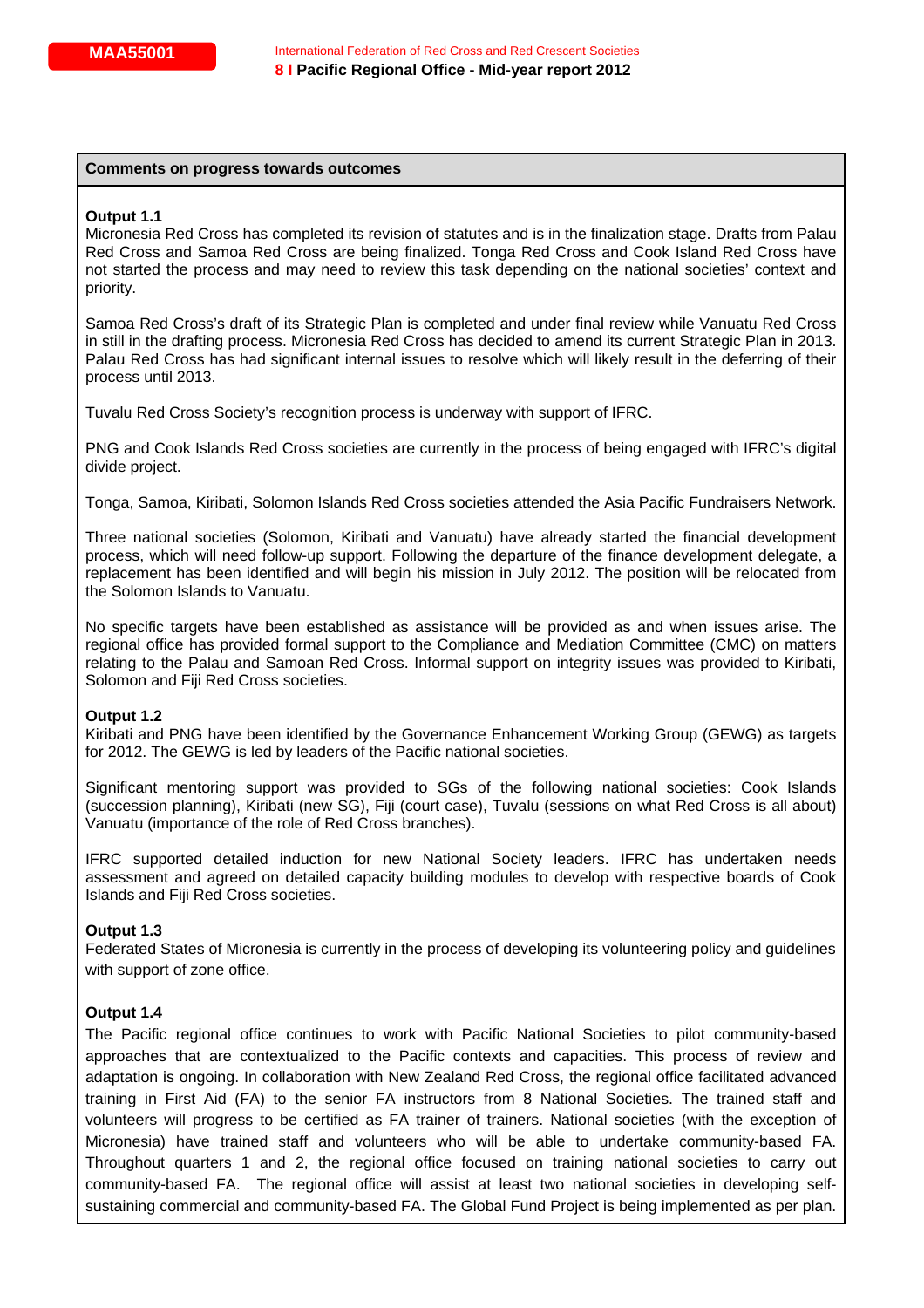All four national societies are technically supported to implement HIV programmes throughout the year.

All Pacific national societies will have an integrated NCD interventions in its community-based FA plan. The national societies that will have self-sustained FA programmes with NCD interventions integrated into the health programmes.

## **Output 1.5**

DRR project sites have been agreed with Cook Islands and Fiji Red Cross. The regional office has renegotiated three-year DRR programmes supporting the Fiji, Tuvalu and PNG Red Cross Societies to build safer and resilient communities. These projects will focus on community-based early warning and disease surveillance systems. IFRC supported Fiji Red Cross Society to review its DRR training of trainers training with its DRR stakeholders in June 2012. Working in partnership with Fiji Red cross, WHO, Ministry of health and other UN agencies, the regional office provided technical support on water borne disease prevention during the flood response. In terms of including climate change elements in CBDRR programmes, a mapping document is still in process.

### **Output 1.6**

Mapping of the national societies' community-based approach is 80 per cent completed. The outcomes of this exercise were unexpected and have required the community programming unit to adjust its approach considerably in identifying results-based solutions. Development of a DRR guide is currently in process three IFRC approaches and two external community approaches were reviewed.

## **Output 1.7**

The regional office continues as a member of the Community Based Disaster Risk Management (CBDRM) working group. The CBDRM is a thematic working group (CBDRM WG) of the Pacific Disaster Risk Management Partnership (PDRMP) Network that provides strategic directions and guidance to CBDRM service provider, government and other stakeholders on community-based approaches used in DRM and CCA to build resilience in Pacific Island Communities. The regional office is contributing (financially and technically) to the redevelopment of the Pacific Disaster Net web-based portal. Compiling case studies documenting good practise is currently in process.

| <b>Measurement</b>                                                                                                                                         |                                         |                                 |                                        |                          |  |
|------------------------------------------------------------------------------------------------------------------------------------------------------------|-----------------------------------------|---------------------------------|----------------------------------------|--------------------------|--|
| <b>Outcome/Output/Indicators</b>                                                                                                                           | <b>Baseline</b><br>(Where<br>available) | <b>LTPF</b><br>4-year<br>target | <b>Actual this</b><br>report<br>period | <b>Actual to</b><br>Date |  |
| <b>Outcome 1:</b> IFRC and national societies are respected and recognized as neutral, impartial humanitarian                                              |                                         |                                 |                                        |                          |  |
| actors; and have a distinctive, authoritative and consistent voice which influences and improves policy and<br>legislation affecting vulnerability.        |                                         |                                 |                                        |                          |  |
| <b>Output 1.1:</b> Pacific national societies are better engaged with their government                                                                     |                                         |                                 |                                        |                          |  |
| Targets by 2015:                                                                                                                                           |                                         |                                 |                                        |                          |  |
| the Red Cross auxiliary status is better understood,<br>$\bullet$<br>further defined and operationalized in 4 countries,<br>within the current legislation |                                         | 4                               | 4                                      | 4                        |  |

## **Business Line 4:** *"To heighten Red Cross Red Crescent influence and support for our work"*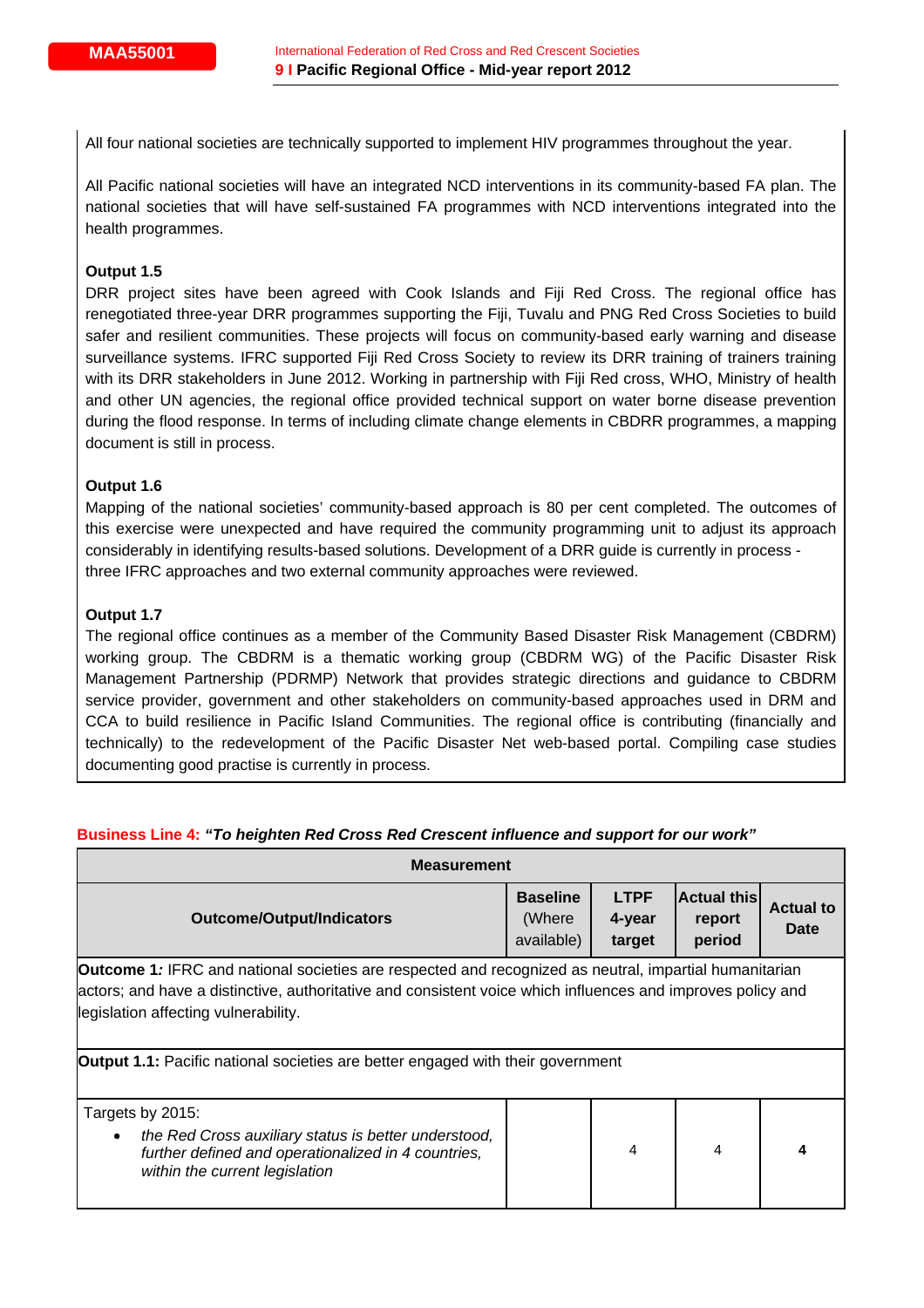| <b>Measurement</b> |                                                                                                                                                                                                                                                                                    |                                         |                                 |                                        |                          |  |
|--------------------|------------------------------------------------------------------------------------------------------------------------------------------------------------------------------------------------------------------------------------------------------------------------------------|-----------------------------------------|---------------------------------|----------------------------------------|--------------------------|--|
|                    | <b>Outcome/Output/Indicators</b>                                                                                                                                                                                                                                                   | <b>Baseline</b><br>(Where<br>available) | <b>LTPF</b><br>4-year<br>target | <b>Actual this</b><br>report<br>period | <b>Actual to</b><br>Date |  |
|                    | at least 2 countries have updated the legislation<br>around the auxiliary status.                                                                                                                                                                                                  |                                         | 2                               | 2                                      | 2                        |  |
|                    | Output 1.2: National societies have utilized their enhanced advocacy skills and Pacific-tailored advocacy and<br>communication tools and materials to influence decision makers and opinion leaders about the needs of<br>vulnerable people at local, national and regional level. |                                         |                                 |                                        |                          |  |
| $\bullet$          | a Pacific humanitarian diplomacy/advocacy manual<br>has been developed and disseminated                                                                                                                                                                                            |                                         | 1                               | 0                                      | 0                        |  |
| $\bullet$          | 10 demonstrated examples of Red Cross<br>humanitarian diplomacy contributing to changing<br>decision making with regards to vulnerable groups<br>have been identified                                                                                                              |                                         | 10                              | 6                                      | 6                        |  |
| $\bullet$          | the Pacific Monthly Newsletter are published each<br>month and the two IFRC external newsletters are<br>published each year                                                                                                                                                        |                                         | 14                              | 7                                      | 7                        |  |
|                    | the Pacific Movement pamphlet (Rising to the<br>Challenge) has been updated in collaboration with<br>the ICRC                                                                                                                                                                      |                                         | 0                               | 0                                      | 0                        |  |
| $\bullet$          | 8 demonstrated cases of more responsible<br>resourcing of Pacific Red Cross activities as a result<br>of advocacy to donors and other partners have been<br><i>identified.</i>                                                                                                     |                                         | 8                               | 3                                      | 3                        |  |
|                    | Output 1.3: International disaster response and disaster risk reduction legislative advocacy contribute to IFRC<br>becoming increasingly influential within regional and national policy and opinion-making forums.                                                                |                                         |                                 |                                        |                          |  |
|                    | Targets by 2015:<br>3 countries have been able to adopt a new law,<br>procedure, policy and/or regulation which addresses<br>aspects of IDRL and DRR                                                                                                                               |                                         | 3                               | 0                                      | 0                        |  |
|                    | 6 national societies are aware of key IFRC<br>messages on disaster laws                                                                                                                                                                                                            |                                         | 6                               | 6                                      | 6                        |  |
|                    | at least 3 national societies have increased their<br>skills in legislative advocacy in disaster law.                                                                                                                                                                              |                                         | 3                               | 2                                      | 2                        |  |
|                    | at least 5 national societies have actually<br>participated in legislative advocacy in disaster law.                                                                                                                                                                               |                                         | 5                               | 1                                      | 1                        |  |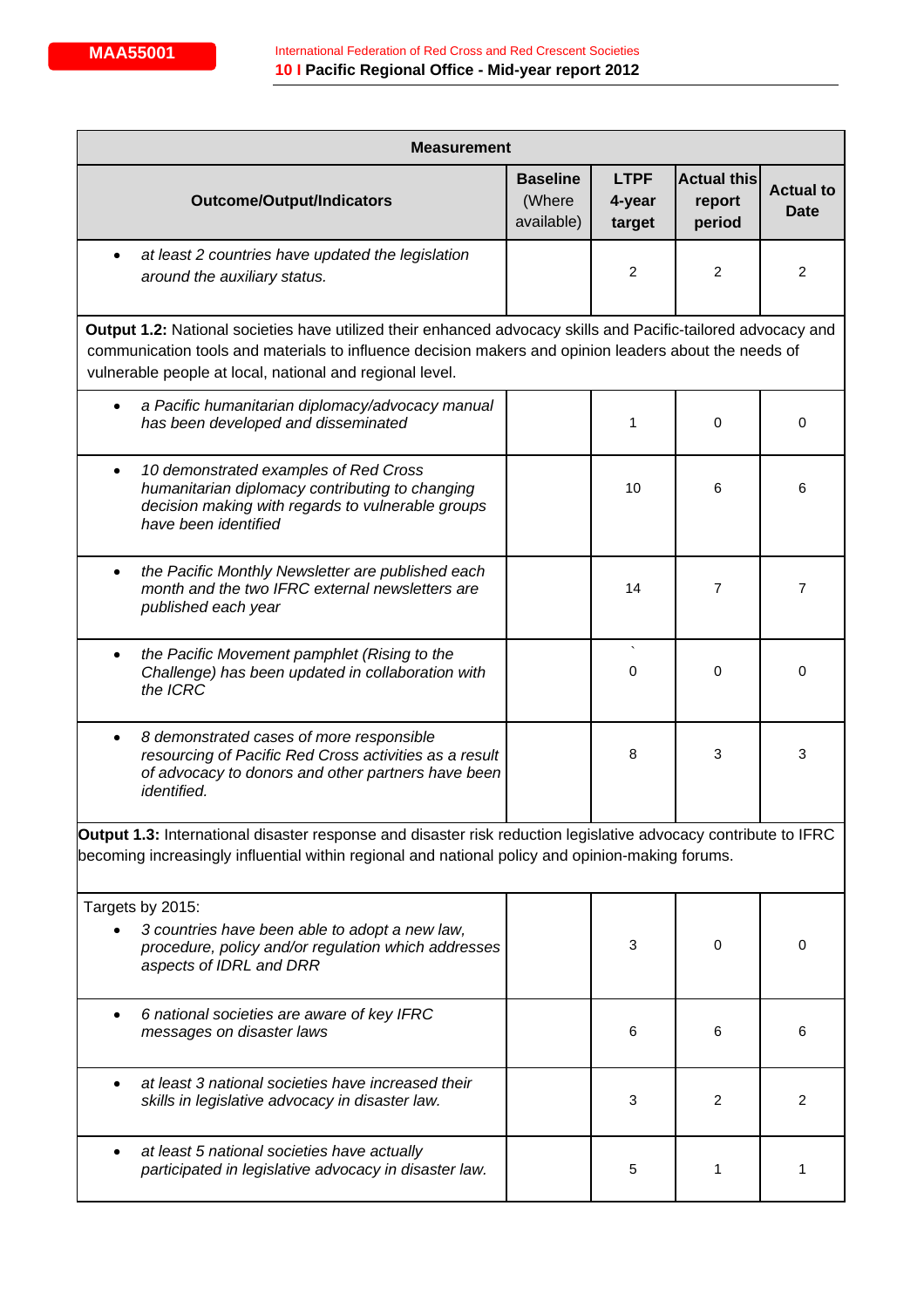| <b>Measurement</b>                                                                                                                                                                                                   |                                         |                                 |                                        |                          |  |
|----------------------------------------------------------------------------------------------------------------------------------------------------------------------------------------------------------------------|-----------------------------------------|---------------------------------|----------------------------------------|--------------------------|--|
| <b>Outcome/Output/Indicators</b>                                                                                                                                                                                     | <b>Baseline</b><br>(Where<br>available) | <b>LTPF</b><br>4-year<br>target | <b>Actual this</b><br>report<br>period | <b>Actual to</b><br>Date |  |
| <b>Output 1.4:</b> Cooperation with external partners has contributed to complementarity of action and coordination<br>and improved understanding about the distinctive role of the IFRC and its individual members. |                                         |                                 |                                        |                          |  |
| Targets by 2015:<br>at least 2 national societies are engaging in a more<br>strategic way with external organizations and are<br>able to influence policy outcomes to strengthen<br>assistance to vulnerable people  |                                         | $\overline{2}$                  | 1                                      |                          |  |
| 2 MoUs/agreement are in place with regional<br>cooperation bodies to enhance collaboration<br>between IFRC and the organization to influence<br>better outcomes for vulnerable people.                               |                                         | $\mathfrak{p}$                  | $\Omega$                               | 0                        |  |
| Comments on progress towards outcomes                                                                                                                                                                                |                                         |                                 |                                        |                          |  |

## **Output 1.1**

Advocacy sessions were conducted respectively with governments of Cook Islands, Solomon Islands, Vanuatu, Marshal Islands and Samoa, resulting in a blanket endorsement to run IDRL programmes in those countries.

## **Output 1.2**

The Pacific humanitarian diplomacy/advocacy manual is currently still being developed. The regional office renegotiated the design of a private foundation contract which included an extension of a project timeframe in PNG and Tuvalu, and reallocation of funds from Tuvalu to Fiji DRR project. A possible collaboration with USAID contractors on a large climate change proposal was turned down, as it would have placed undue pressure on the regional office. Regional office also negotiated 3 months' extension of ECHO contract to ensure more effective and sustainable implementation of project outputs

## **Output 1.3**

The Vanuatu National Disaster Management Office is currently in the process of implementing recommendations from the recently completed IDRL study. The Cook Islands Red Cross has increased its profile in legislative advocacy in disaster law and the Cook Islands Red Cross's IDRL focal point was recently requested to assist with IDRL advocacy in Vanuatu. IFRC is currently dialoguing with PIFS regarding IDRL on the August agenda.

## **Output 1.4**

Following the visit of the SG Bekele Geleta the Cook Island Red Cross was able to negotiate and receive the first financial contribution to the National Society from the Cook Island government, There is ongoing preparatory work between IFRC and PIFS for the signing of an MOU to establish a collaborative working relationship. A joint statement was prepared by all Pacific National Society Secretaries Generals to present to their governments and to PIF, calling for the endorsement of IDRL. An MOU between PIF and IFRC is currently being drafted and will be finalized in the next quarter.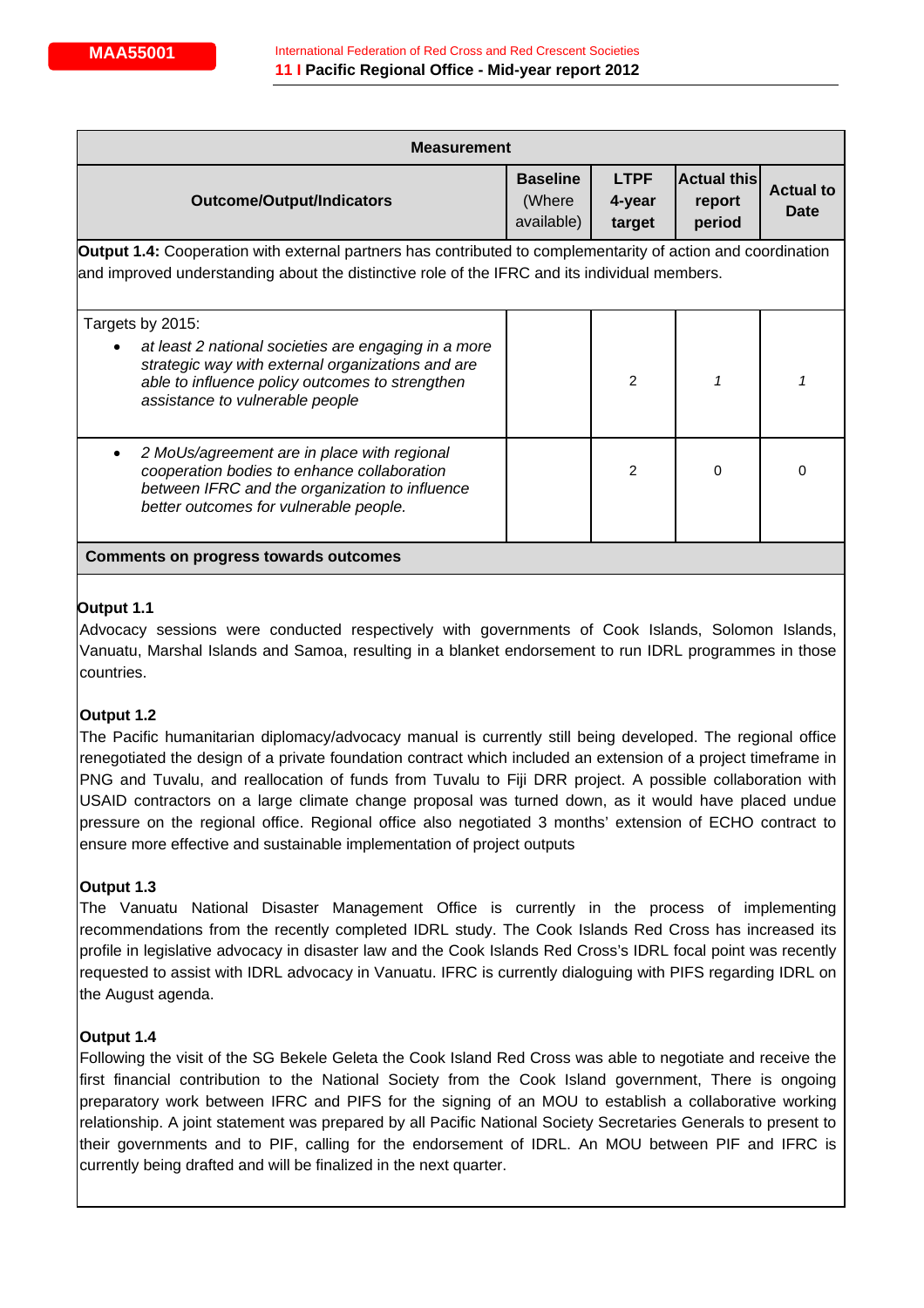|           | <b>Measurement</b>                                                                                                                                                                                             |                                         |                                 |                                        |                                 |
|-----------|----------------------------------------------------------------------------------------------------------------------------------------------------------------------------------------------------------------|-----------------------------------------|---------------------------------|----------------------------------------|---------------------------------|
|           | <b>Outcome/Output/Indicators</b>                                                                                                                                                                               | <b>Baseline</b><br>(Where<br>available) | <b>LTPF</b><br>4-year<br>target | <b>Actual this</b><br>report<br>period | <b>Actual to</b><br><b>Date</b> |
|           | <b>Outcome 1:</b> Cooperation between Movement actors results in our expanded contribution to meeting<br>humanitarian needs in the Pacific.                                                                    |                                         |                                 |                                        |                                 |
|           |                                                                                                                                                                                                                |                                         |                                 |                                        |                                 |
|           | Output 1.1: Regional cooperation and coordination mechanisms contribute to the quality and effectiveness of<br>our work and better development of national societies.                                          |                                         |                                 |                                        |                                 |
|           | Targets by 2015:                                                                                                                                                                                               |                                         |                                 |                                        |                                 |
|           | quarterly regional coordination meetings facilitated<br>by the Secretariat have resulted in five joint<br>initiatives that benefit the region as a whole                                                       |                                         | 5                               | $\overline{c}$                         | 2                               |
| $\bullet$ | biennial partnership meetings facilitated by the<br>Secretariat in collaboration with the ICRC, have<br>contributed to clarifying Pacific-wide policy positions<br>and the development of regional initiatives |                                         | No specific targets available   |                                        |                                 |
| $\bullet$ | 6 examples of the Secretariat facilitating the<br>success of other Movement actors have been<br>identified.                                                                                                    |                                         | 6                               | 1                                      | 1                               |
|           | Output 1.2: Pacific National Societies engage with each other developing trusting relationships, unified by<br>the common ideals of the fundamental principles, the IFRC constitution and Strategy 2020.       |                                         |                                 |                                        |                                 |
|           | at least one leadership forum per year has been<br>facilitated by the Secretariat                                                                                                                              |                                         | 4                               | 1                                      | 1                               |
|           | the Pacific Governance Enhancement Programme<br>and the Pacific Leadership working Group have<br>increased opportunities for member-to-member<br>exchanges                                                     |                                         |                                 | $\overline{2}$                         | 2                               |
|           | a greater sense of ownership and trust in the IFRC<br>has been established.                                                                                                                                    |                                         |                                 | No specific targets available.         |                                 |
| region    | <b>Outcome 2:</b> A strong Pacific regional office team with continuity of knowledge, experience and service in the                                                                                            |                                         |                                 |                                        |                                 |
|           | <b>Output 2.1:</b> Effective management of secretariat resources                                                                                                                                               |                                         |                                 |                                        |                                 |
|           | Targets: by 2015,                                                                                                                                                                                              |                                         |                                 |                                        |                                 |
|           | resources are only mobilized to support strategic<br>and operational goals; existing resources will be<br>reallocated in line with these goals                                                                 |                                         |                                 | No specific targets available.         |                                 |
|           | internal audit recommendations have been<br>implemented                                                                                                                                                        |                                         |                                 |                                        | 1                               |

## **Business Line 5:** *"To deepen our tradition of togetherness through joint working and accountability"*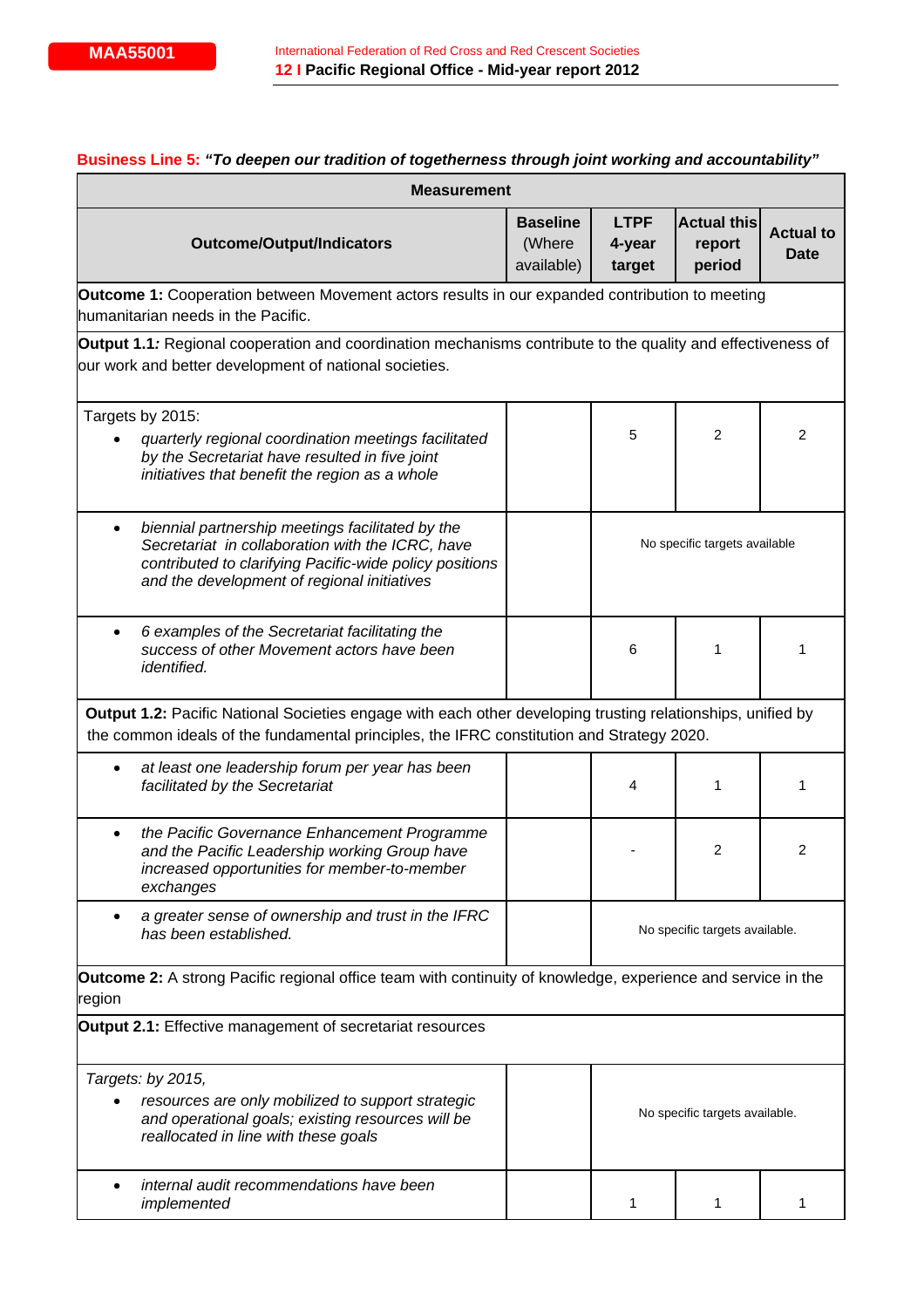| <b>Measurement</b>                                                                                                                                                                                                                                                                                                                                   |                                         |                                 |                                        |                          |  |
|------------------------------------------------------------------------------------------------------------------------------------------------------------------------------------------------------------------------------------------------------------------------------------------------------------------------------------------------------|-----------------------------------------|---------------------------------|----------------------------------------|--------------------------|--|
| <b>Outcome/Output/Indicators</b>                                                                                                                                                                                                                                                                                                                     | <b>Baseline</b><br>(Where<br>available) | <b>LTPF</b><br>4-year<br>target | <b>Actual this</b><br>report<br>period | <b>Actual to</b><br>Date |  |
|                                                                                                                                                                                                                                                                                                                                                      |                                         |                                 |                                        |                          |  |
| working advance risk management procedures have<br>been put in place.                                                                                                                                                                                                                                                                                |                                         | 1                               | 1                                      | 1                        |  |
| Output 2.2: All team members feel valued, are committed to continuity, strive for work life balance and healthy<br>living.                                                                                                                                                                                                                           |                                         |                                 |                                        |                          |  |
| Targets: by 2015,                                                                                                                                                                                                                                                                                                                                    |                                         |                                 |                                        |                          |  |
| 50 per cent of delegates have remained in their<br>positions for 3-4 years                                                                                                                                                                                                                                                                           |                                         | 50%                             | 60%                                    | 60%                      |  |
| 70 per cent of staff have reported that their<br>$\bullet$<br>managers provide the necessary support and listen<br>to staff needs                                                                                                                                                                                                                    |                                         | 70%                             | No specific targets available.         |                          |  |
| all staff have received training/coaching in one<br>identified development area.                                                                                                                                                                                                                                                                     |                                         | 100%                            | 41%                                    | 41%                      |  |
| Output 2.3: Increased diversity within the team including more Pacific Islander representation.                                                                                                                                                                                                                                                      |                                         |                                 |                                        |                          |  |
| Targets: by 2015,                                                                                                                                                                                                                                                                                                                                    |                                         | 30%                             | 40%                                    | 40%                      |  |
| 30 per cent of programme staff are Pacific Islanders.                                                                                                                                                                                                                                                                                                |                                         |                                 |                                        |                          |  |
| Output 2.4: Compliance with IFRC operational standards, timely and quality narrative and financial reporting<br>and risk management in place.                                                                                                                                                                                                        |                                         |                                 |                                        |                          |  |
| 100 per cent of reports have been delivered on time<br>and in line with quality standards                                                                                                                                                                                                                                                            |                                         | 100%                            | 100%                                   | 100%                     |  |
| a risk management plan is in place and informing<br>٠<br>management decisions.                                                                                                                                                                                                                                                                       |                                         | 1                               | 1                                      | 1                        |  |
| <b>Comments on progress towards outcomes</b>                                                                                                                                                                                                                                                                                                         |                                         |                                 |                                        |                          |  |
| Output 1.1<br>IFRC is in negotiations with French Red Cross regarding potential inclusion of the French Red Cross logistics<br>capacity building activities being included in IFRC next proposal to ECHO. This is due to the fact that the<br>Franch Red Cross is no longer able to fund these activities IERC also facilitated a regional partners' |                                         |                                 |                                        |                          |  |

French Red Cross is no longer able to fund these activities. IFRC also facilitated a regional partners' coordination meeting in Fiji, resulting in a joint analysis and decision making leading to a number of key decisions.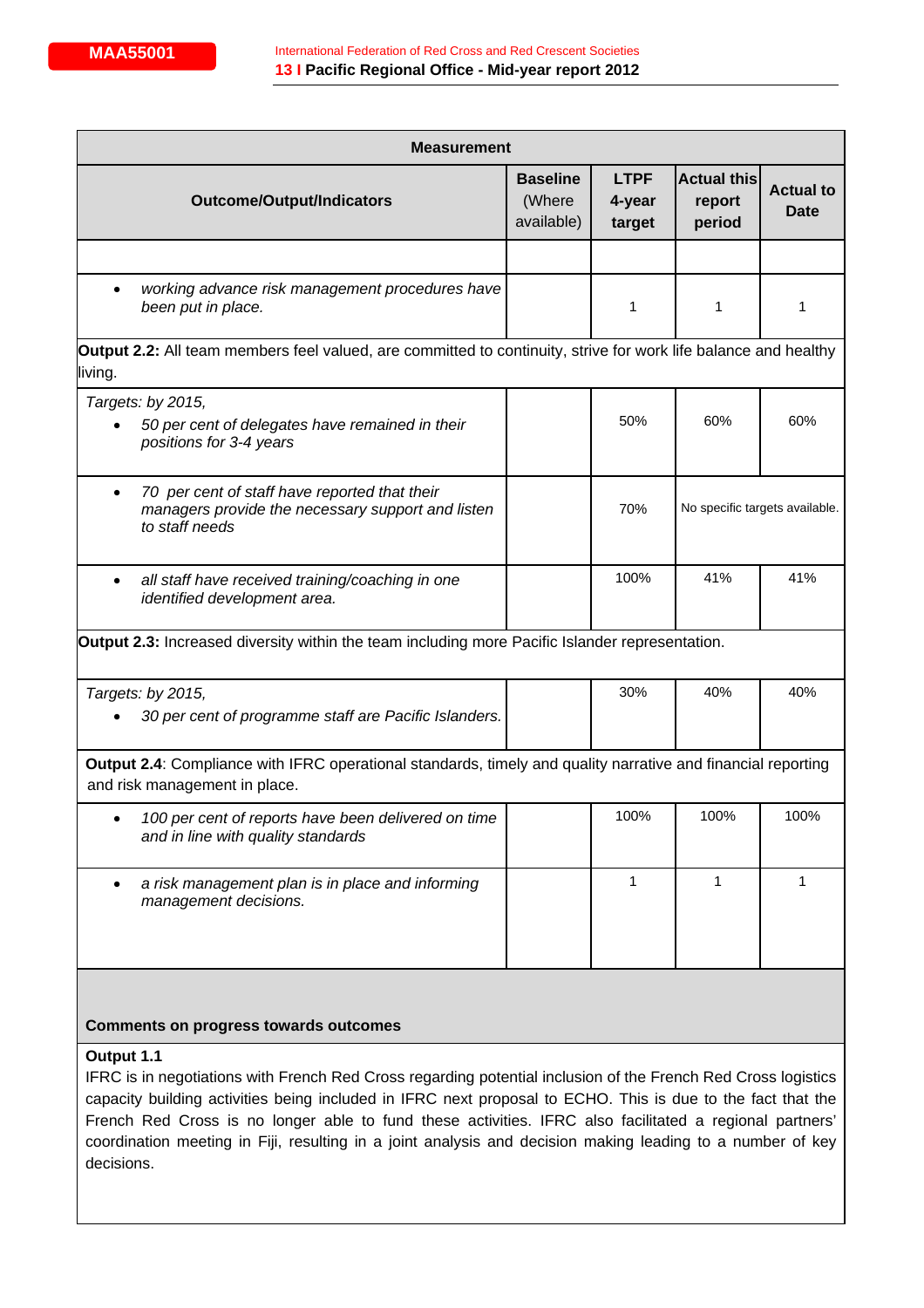| <b>Measurement</b>               |                                         |                                 |                                        |                          |  |  |  |
|----------------------------------|-----------------------------------------|---------------------------------|----------------------------------------|--------------------------|--|--|--|
| <b>Outcome/Output/Indicators</b> | <b>Baseline</b><br>(Where<br>available) | <b>LTPF</b><br>4-year<br>target | <b>Actual this</b><br>report<br>period | <b>Actual to</b><br>Date |  |  |  |

#### **Output 2.1**

There was 100 per cent compliance with contract approval procedures and IFRC procurement guidelines. Regular meetings with service providers were also held to ensure the best prices without compromising the provision of good quality services. Working advance risk management process was put in place to avoid any potential advance related issues as per below:

- Before signing new working advance agreements, finance unit checks if there are any outstanding advances for the particular NS and raise any concerns with the programme manger and Head of Office
- Monthly working advance analysis is shared with HoRo and the managers who in turn share it with their teams and follow it up with their counterparts in the NS then send the feedback and comments to the finance team.
- Finance sends monthly follow up emails to their counterparts in national society requesting updates on any outstanding documents yet to be sent and offer technical support when needed.
- Finance takes the opportunity to brief programme staff travelling to national societies on any outstanding issues that need to be discussed and resolved in-country.

#### **Output 2.2**

Staff feedback and evaluation will be conducted in the last quarter to assess staff satisfaction and sense of ownership.

## **Stakeholder participation and feedback**

The regional office and partners in the Pacific are engaged through various committees, for example, the community-based disaster working group and Pacific platform meetings. In the health aspect, the Pacific Island Regional Management Country Coordination Mechanism is also involved.

At country level, national societies are engaged, along with their respective governments, the office of national disaster management as well as in-country INGOs and local NGOs.

At community level, engagement with church groups, schools, traditional leaders (chiefly structures) and local authorities are the norm.

# **Key Risks or Positive Factors**

| <b>Key Risks or Positive Factors</b>                                                                                                                                                                                                                                                 | <b>Priority</b><br><b>High Medium</b><br>Low | <b>Recommended Action</b>                                                                                                                                                    |
|--------------------------------------------------------------------------------------------------------------------------------------------------------------------------------------------------------------------------------------------------------------------------------------|----------------------------------------------|------------------------------------------------------------------------------------------------------------------------------------------------------------------------------|
| The period has seen an increase in donor<br>focus (non-Red Cross) in the Pacific with new<br>project funding specifically targeting disaster<br>risk reduction and climate change.<br>This l<br>provides an important opportunity to the<br>Pacific membership, however, at the same | M                                            | The regional office will need to step up its<br>support to the National Society to ensure<br>delivery and accountability to donors is up<br>to the expected standards action |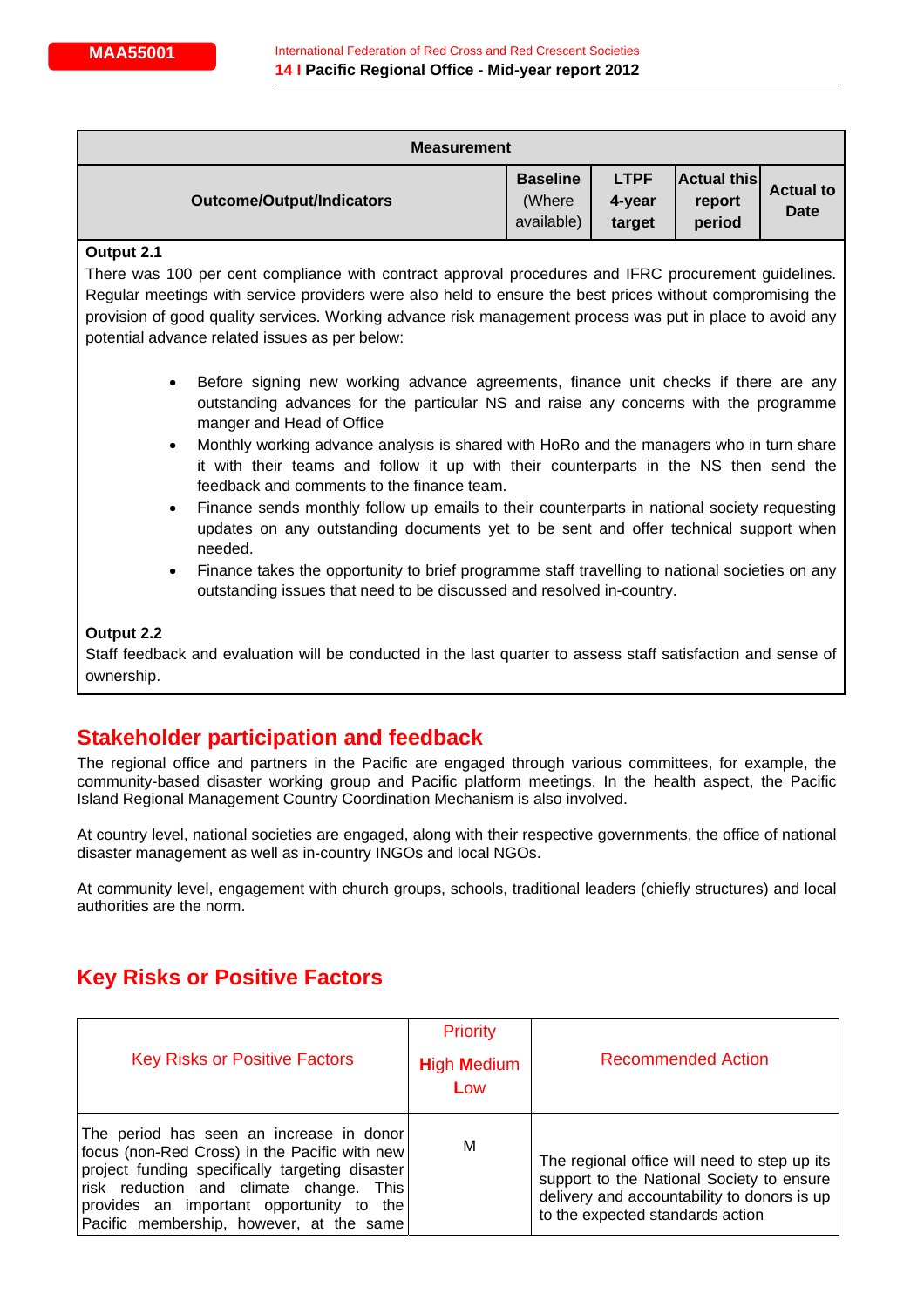| there are risks that the implementing capacity<br>of the Pacific membership network may be<br>limited                                                                                                                                                                                                                                        |   |                                                                                                                                                                                                    |
|----------------------------------------------------------------------------------------------------------------------------------------------------------------------------------------------------------------------------------------------------------------------------------------------------------------------------------------------|---|----------------------------------------------------------------------------------------------------------------------------------------------------------------------------------------------------|
| There were quite a few staffing changes in the<br>regional with a number of delegates ending<br>their mission in the first quarter of 2012 (OD,<br>DM, finance development and IDRL). New<br>staff members came onboard (DM, DRR and<br>HD) but there were delays in replacing crucial<br>positions such as the OD and FD in the CP<br>Unit. | M | The regional office has stepped up its<br>induction and orientation processes to<br>ensure that new staff coming onboard can<br>be able to contribute to planned activities<br>as soon as possible |

# **Lessons learned and looking ahead**

It is a recognized fact that complicated IFRC capacity-building approaches are not easily adapted to the Pacific context. The rich oral culture in the Pacific does not naturally support heavy documentation and as such, approaches and methodologies provided by the IFRC elsewhere in the world need to be contextualized and adapted to the local culture for relevance and acceptance by the Pacific national societies.

The National Society network is currently working well as shown by the SG Forum but a strong focus on outcomes with concrete follow ups and communication needs to be emphasized.

On a positive note, the regional office's efforts in the IDRL aspect was tremendously enhanced and aided by forging robust relationships of mutual respect and collaboration between the national societies, the national governments and the IFRC. The strong relationship between the IFRC and the national societies allowed us to collaboratively address the issue as a joint venture and present a unified Movement approach to the national government.

# **Financial situation**

**[Click here to go directly to the financial report.](http://www.ifrc.org/docs/LTPF%20Process/LTPF/2012/SP355LTPF_12myrf.pdf)**